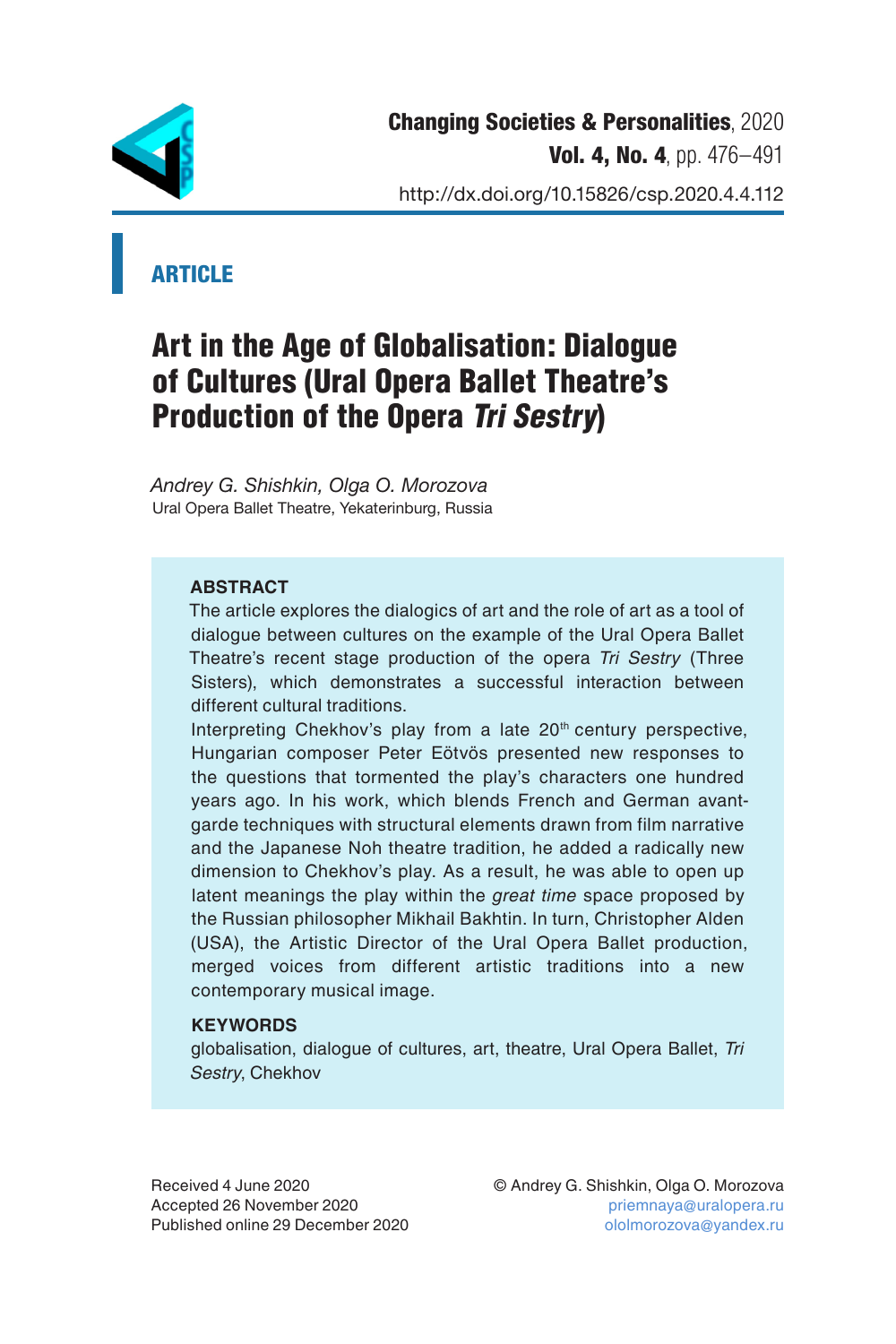## Introduction

In the contemporary global and intercultural space, which implies a convergence of nations and states, a "turning of many into one", the significance of art as a dialogue between cultures cannot be overestimated. Such an artistic dialogue is instrumental in the emergence of new cross-national audiences, which help individual cultures disseminate their values far beyond their national and traditional boundaries. Nevertheless, the as-experienced effects of globalisation remain controversial. While, on the one hand, globalisation undeniably promotes development in many economic, technological and political spheres of human activity, on the other hand, it can exacerbate isolation and lead to confrontation between competing cultures. According to Lyudmila Egle, in a time of globalisation, nations tend to preserve their cultural identities (see: Egle, 2009, p. 350). Golbarg Abutorabian notes that the unification of behavioural norms and cultural manifestations produces a protest mindset and promotes an intensive search for ethnocultural identification inside multiple cultures (see: Abutorabian, 2011, p. 52).

The protest mindset suggests that, while interacting and adapting to the new social environment, local cultures face the threat of being completely assimilated under the influence of stronger cultures. In attempting, on the one hand, to shut off themselves from the outside world, and on the other, to uncritically accept everything associated with globalisation, cultures can manifest extreme responses in the face of the possibility of their vanishing altogether. In this context, the only obvious way for cultures to ensure their preservation and development is for them to participate in a continuous dialogue that recognises their equal standing. Such a dialogue between equal cultures lays the foundation for a process of continuing acculturation, in which both parties adopt elements of each other's culture, acquiring universal features, while simultaneously retaining their uniqueness. According to Mikhail Popov and Anna Akulova, awareness of one's own identity sets the stage for a dialogue. The dialogue is a manifestation of one's own, rather than the opposite identity (see: Popov, Akulova, 2009).

#### Possibilities for Dialogue between Cultures in Art

Art is one of the means by which culture can be adapted to new environments. According to Marina Moskalyuk, on a global scale, the us-versus-them opposition in art produces an exceptionally promising dialogue, thus contributing to the development of universal culture (see: Moskalyuk, 2014, p. 411). The dialogue between cultures, which takes place during encounters with works of art, makes it possible to balance the aspiration for national self-identity with respect for other cultures and the perception of other nations' values in all their uniqueness (Bakhtin, 1995). Such a dialogue relates to the inherent nature of art, which forms a space for mutual understanding and intercultural dialogue. Art effortlessly overcomes linguistic boundaries and time frames. At the same time, being present in the universal categories of ethical and aesthetic values, it is art that helps us understand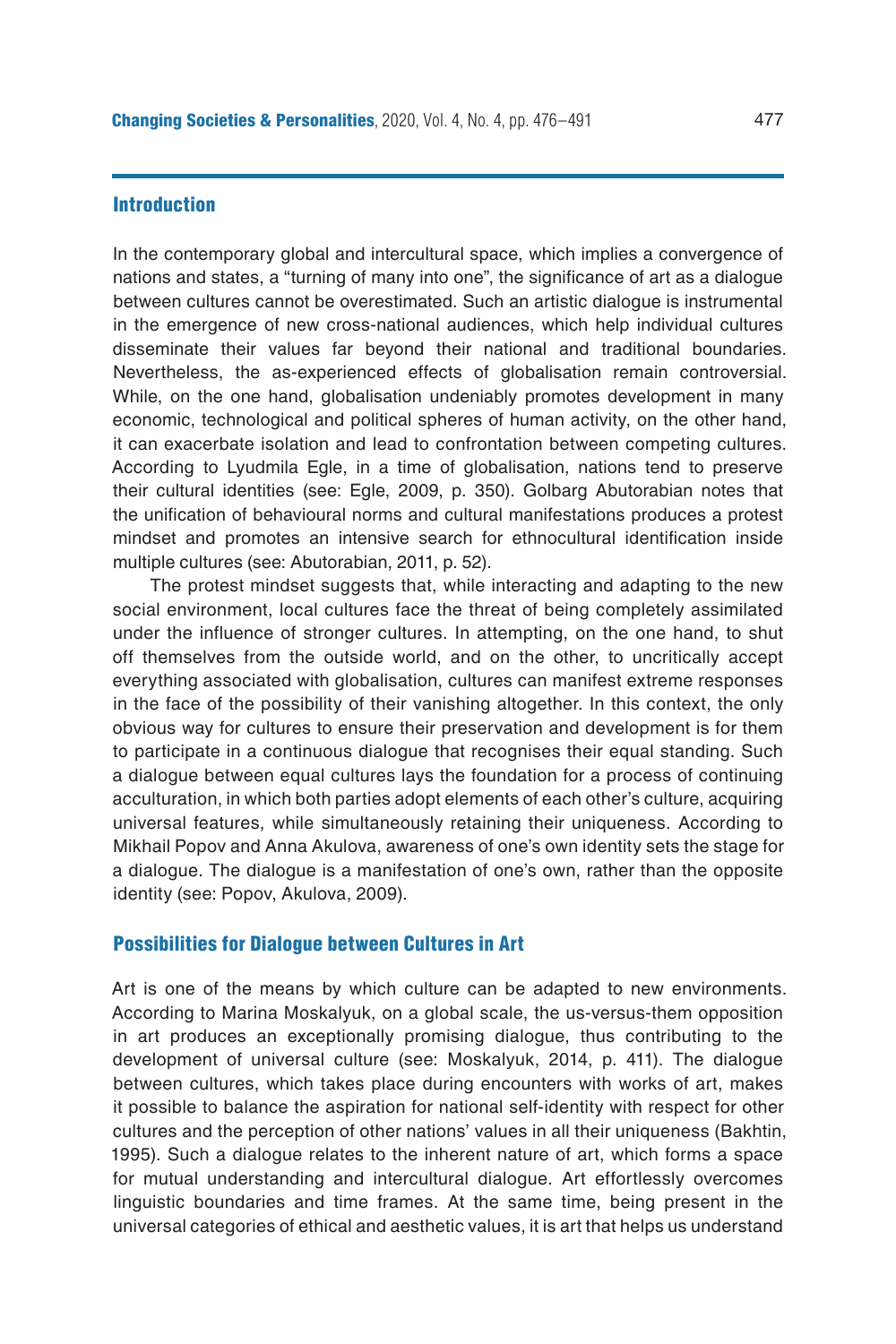and perceive the uniqueness of a different culture, the individuality of a different mind, the fundamentals of a different religion (see: Moskalyuk, 2014, p. 413). A work of art that represents another culture can be understood through the revelation of timeless meanings and their aesthetic value.

Any work of art can be seen as a certain communication: It "speaks", asks and answers, encapsulates "a message", which can be "heard", and which, when coming in contact with another text, will repeatedly become actualised in the entirety of cultural life (see: Averintsev, 1994, p. 105). Lotman compares a text (i.e., a work of art) with an information generator, having the characteristics of an intelligent individual and the ability to store different codes, transform received messages and generate new ones (Lotman, 2009, p. 71). Inside that text, the artist enters into a dialogue with other authors, from time to time using elements of their style, borrowing images and placing them into a new reality to facilitate dialogue. Whether this takes the form of a dialogue of agreement, i.e. when the artist takes up and develops another person's idea, or a disagreement, the space of art hosts an endless conversation between creators of artworks; such? a conversation reveals cultural constants, facilitating interaction with other cultural systems and helping them to perceive their uniqueness along with the discovery of new meanings arising in the work. According to Alexander Medvedev (2020), the recognition of the dialogics of art, together with the ability to hear the conversation of artists representing different styles and time periods, provides deeper understanding of the content of a composition, gives insight into the logic of art's self-motion, and, more importantly, makes it possible to understand the dynamics of the actual reality, for one of art's missions is to serve as a means of cognising reality (see: Medvedev, 2020, p. 142).

A dialogue between cultures within the space of art is becoming increasingly feasible when it involves synthetic types arising within art structures that involve a fusion of their constituting components. In terms of an art form, theatre is intrinsically dialogic. Acting as a special channel of international communication, it generates a unique space that opens up across several dimensions – musical, verbal and visual. In contributing to the distinctiveness of a particular work, this multidimensionality shapes audience perception. An opera, which is typically born out of a dialogue between a composer and librettist, grows into a unique, multilayer and multi-subject polylogue conducted by the authors and directors of the musical work; it is an outcome of a successful dialogue between cultures in the space of the literary text. Alla Baeva notes that the opera, quickly and easily, makes inter and intra-genre contacts, thus becoming the joint creation of the composer, director and librettist (Baeva, 1996, pp. 7–8). Here it is emphasised that, in technical terms, the interaction of cultures takes place at the levels of libretto, musical score, director's script, scenography and performance.

## Opera Staging as a Specific Form of Intercultural Dialogue

Taking place in Bakhtinian *great time*, the theatrical production of an opera comprises a form of a dialogue between cultures, through and by means of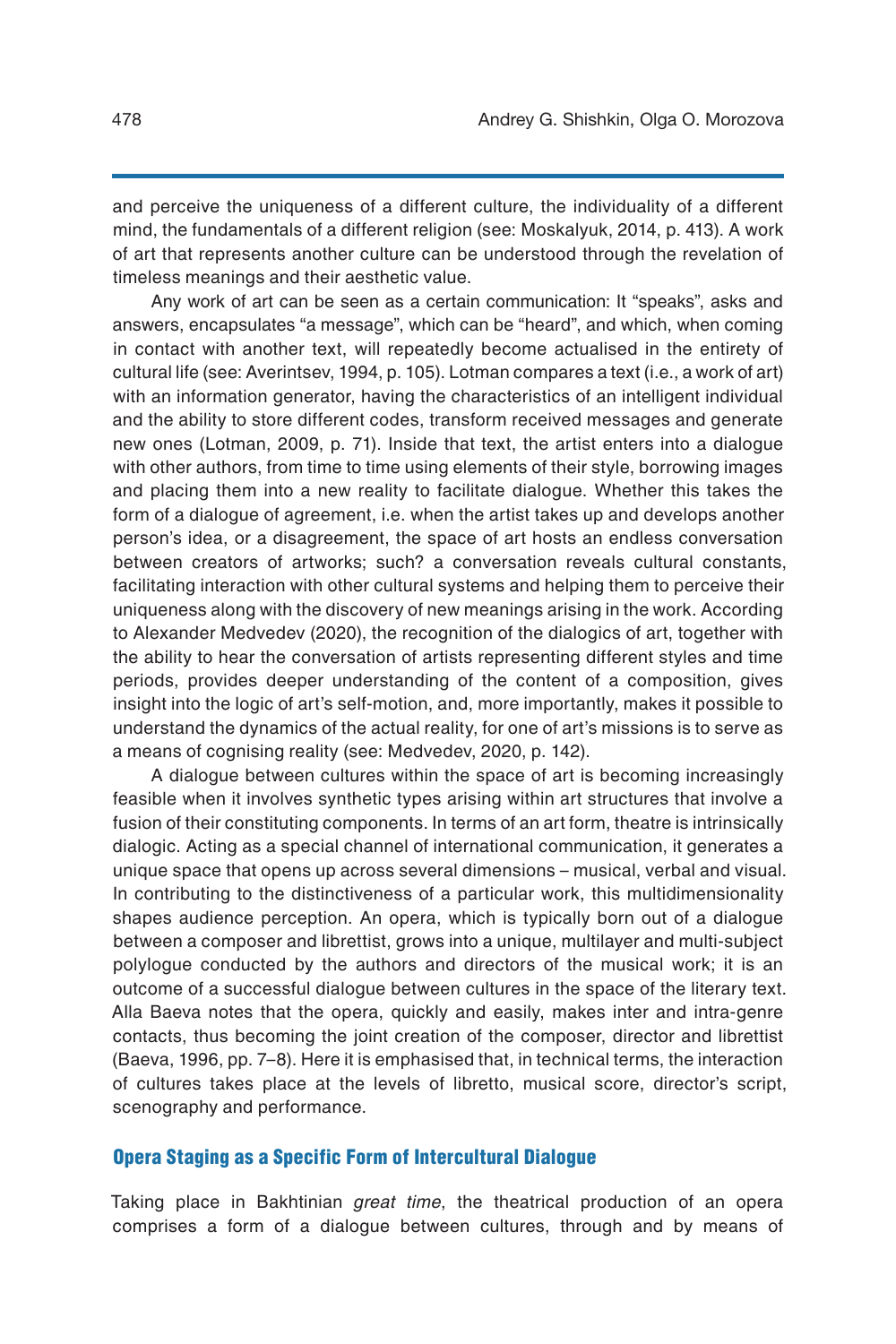which each participating culture re-apprehends different meanings contained in the composition and discovers new meanings brought to life during different productions. The interaction of cultures within the musical performance space not only facilitates an appreciation of the values of other persons, nations and cultures, but also actively circumvents the tendency towards slavish imitation of foreign-born elements. Instead, through comparison of different patterns of thought and cultural values, possible borrowings can be selected and worldview concepts carried over from one culture to the semiotic system of the other culture.

The dialogue between cultures takes on a new dimension when the composer, author of the literary source and production team represent different cultural systems; in this case, the performance soaks up national and cultural features, its imagery and symbolic structure mirroring the different world views blended in the canvas of the literary text. In bringing the musical material to life, the director acts as intermediary between the authors of the musical work and the audience; on the other hand, the director is also a subject in the dialogue of cultures; when staging the performance, he or she expresses his or her attitude towards the musical work, toward the cultural values represented in it, as well as his or her own philosophy.

Audiences also have their own specific role to play in the dialogue of cultures, since any work of art, as Dmitry Likhachev points out, in its creation, suggests not only passive perception, but also active participation (see: Likhachev, 1983, p. 62). This is especially true of a performance in a musical theatre: when an individual audience member is drawn into the dialogic cultural space through his or her perception of art, a performance can have a specific effect on him or her. In the words of Sergey Isaev, the meaning comes into being once we start interpreting the performance. We do not decode the existing meaning or try to detect it; instead, we create it. Then, the analysis of the performance turns into a totally creative process, since the meaning is created from scratch, for the first time ever, rather than being retrieved from the place where it was kept hidden by the artist (see: Isaev, 1993, p. 26).

The fully-fledged perception of a musical performance constitutes the level of understanding of the "Other", impacting on the level of empathy in comprehending of the values-based idea implemented by the composer in his composition. As Olga Bochkareva notes, the dialogic reflection helps the audience member leave the boundaries of his "Self" and connects the person with the other person. In this way, the dialogue triggers a successive movement of musical culture from one subject to the other subject, from "Self" to "Other" (see: Bochkareva, 2013, p. 199).

The audience perception is closely connected with the truth of art and the perceived "correctness" of its perception. For Umberto Eco, any work of art comprises an object offering infinite interpretative possibilities. However, it does not always please the creator of the work, who expects an adequate audience response to his or her artistic statement. Analysing his relationship with the audience, Anatoly Efros (1985) wrote that, most of all, he valued people with normal, natural vision and hearing – those people who see what exists, rather than what they imagine. Nevertheless, art seems to suggest that no two people will form the same impression of the same thing. Still, one wishes that the deviation from truth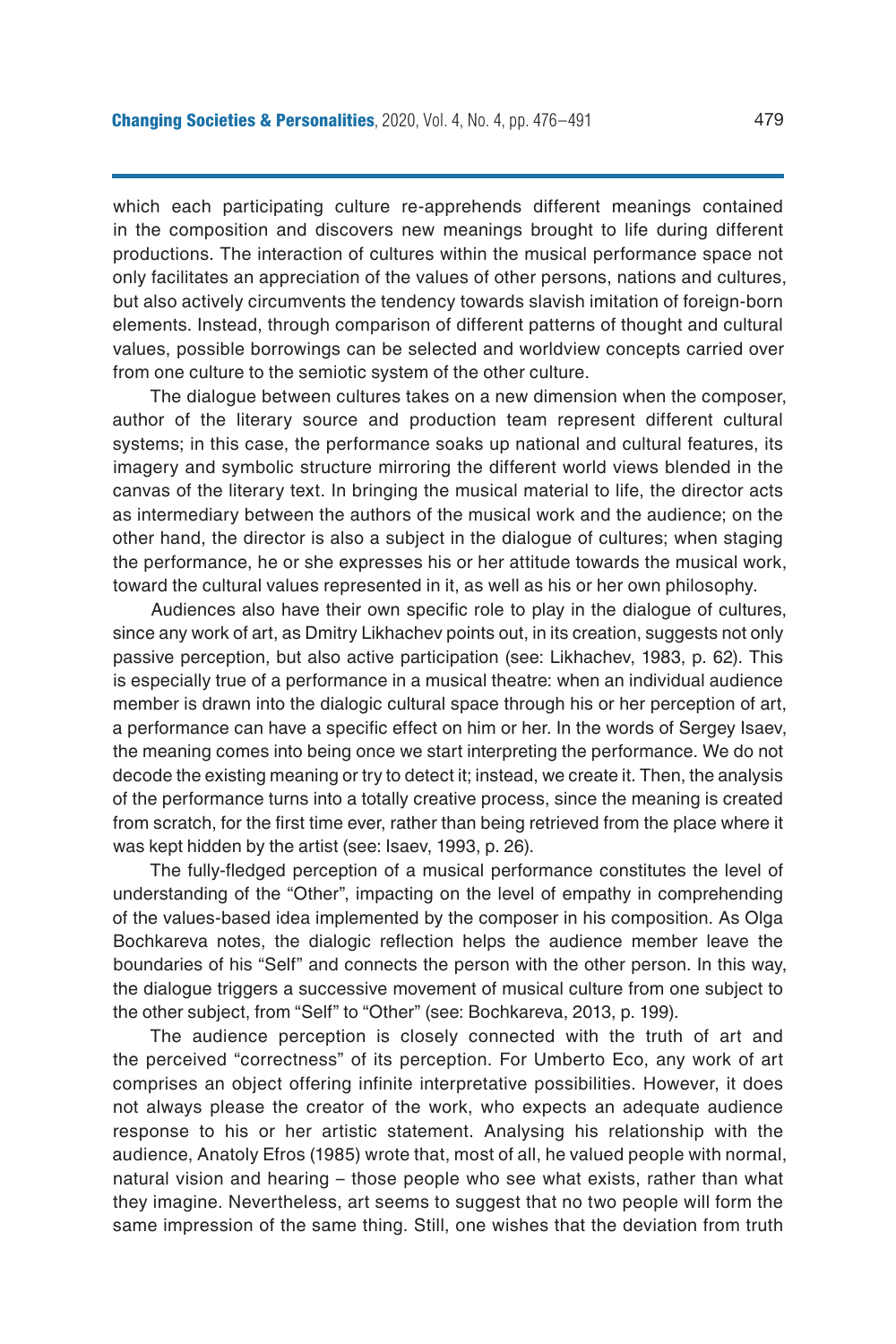would stay within reasonable limits, i.e. that one's work would be seen through normal eyes (see: Efros, 1985, p. 90).

The opera *Tri Sestry*<sup>1</sup> (Three Sisters) written by the Hungarian composer Peter Eötvös, inspired by Anton Chekhov's play and staged by the American director Christopher Alden at the Ural Opera Ballet Theatre, offers the possibility to analyse the dialogue of cultures within the space of the opera performance at a time of globalisation and to identify special characteristics of the audience perception.

Written by Eötvös in 1997 and premiered to critical acclaim, *Tri Sestry* was hailed as the most important new work of the year 1998 ("zum wichtigsten neuen Werk des Jahres 1998") (Beaujean, 2005). Its production at the Ural Opera Ballet Theatre offered an unexpected interpretation of the Russian classical play by, on the one hand, a European who is quite familiar with Russian literature and Soviet ideology, and, on the other hand, by a representative of American high culture. Thus, the Ural Opera production transformed Chekhov's play into intermediary between cultures of three countries, subjecting it to substantial structural and plot-related changes at the same time as replenishing it with new meanings. Implemented as an international project, the staging of the opera also involved the hosting a variety of events intended to explain the background of the opera to the audience and furnish clues to support its popular and critical interpretation.

The creative work of the composer Peter Eötvös (born in 1944) is influenced by a number of diverse cultures. His childhood in post-war Hungary was strongly influenced by Russian culture; he studied composition in Budapest and Cologne; he gained European-wide fame as a conductor of contemporary music. Eötvös worked as an assistant with Karlheinz Stockhausen, a German composer, conductor and one of the leading figures of the musical avant-garde. Later, in the 1980s, he held the position of Artistic Director of the French Ensemble InterContemporain (Paris) founded by Pierre Boulez and specialising in  $20<sup>th</sup>$  and  $21<sup>st</sup>$  century music. As Sergey Nevsky (2019) notes, Eötvös' interaction with modern culture caused him to dismantle his musical language only to reassemble it later using elements of the tradition learnt in his younger years. Eötvös builds a dialogue of multiple traditions, existing and bygone, like a big postmodern game. In this sense, Umberto Eco is his closest associate in art (see: Nevsky, 2019, p. 21). The use of elements borrowed from a variety of traditional sources helps the composer to avoid dramaturgical tropes typical of European music; at the same time, it allows him to show every facet of the emotional life of the characters.

## Tri Sestry: Transformations from the Play into the Opera

Commissioned by the Opera National de Lyon in 1997, *Tri Sestry* is Peter Eötvös' first large-scale opera and the one that made him famous in the theatrical world. Eötvös invited the German dramaturge Claus Henneberg to write a libretto. Although

<sup>1</sup> The performance is a laureate of the Russian National Theater Award "Golden Mask" in the nominations "Best Performance in Opera" and "Best Director in Opera", a laureate of the Russian Opera Casta Diva Award in the category "Event of the Year" and the Prize of the Governor of the Sverdlovsk Region. The national newspaper *Musical Review* recognized the production as the "Performance of the Year"; the Association of Music Critics included it among the best Russian productions of 2019.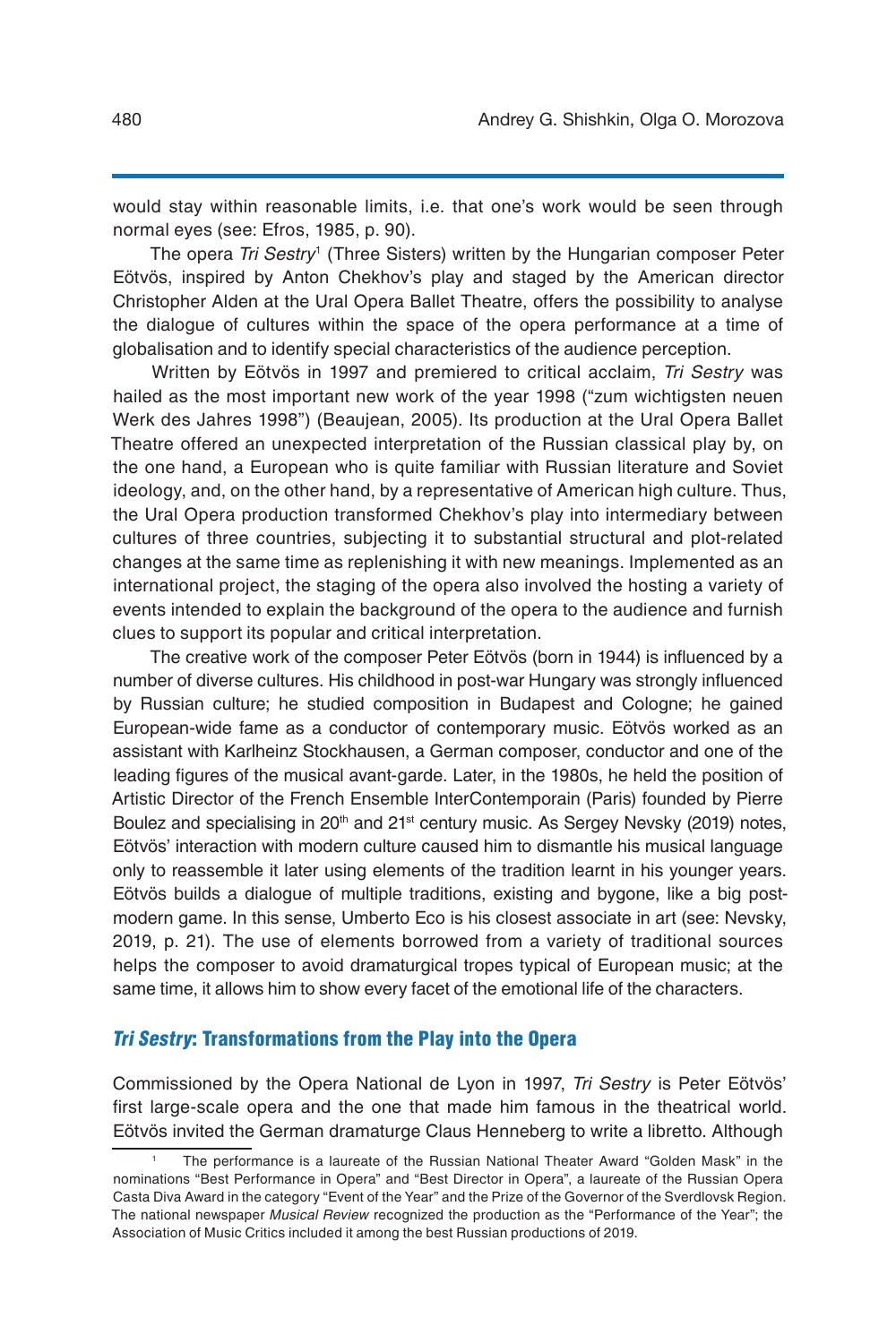Henneberg did not know the Russian language, he was ready to work with the translated text to write a libretto in German, after which the libretto was to be translated into Russian*.* Although the abridged version of the libretto prepared by Henneberg differed greatly from Eötvös' understanding of Chekhov in terms of dramatic quality, tension between the characters and melancholic mood, the composer decided not to use the standard adaptation of the Chekhov's play but instead to transform it by showing all the events from the perspective of the different characters as was done in Akira Kurosawa's Rashomon (inspired by Ryūnosuke Akutagawa's story *In the Grove*). As such, Eötvös may be said to be the first composer to have used this technique in the context of opera. In the process of reconceiving the source text, he restructured it to present a version of Chekhov's play that was both condensed and creatively contrasting. Nevertheless, he retained all the main storylines, themes and general ambiance of the play. In his words, he casted his vision in the score; it was very specific in the case with *Tri Sestry*: he did not deny Chekhov, but he was translated into the language of opera (Surnina, 2019).

Eötvös' main characters are Irina, Andrei and Masha, each of whom has their own "sequence" – or, in other words, a certain succession of elements or dramatic layers. Inside each sequence, the composer arranged those scenes associated with or related to the main character; these scenes have their own logic of development and dramatic expressiveness. Sequences follow one after another; each sequence is shorter than the preceding one. The triadic structure affects the conflicts between characters: the three sisters themselves represented by three sequences or triads. Relationships are similarly represented by triangles: Irina – Tuzenbach – Solyony; Masha – Vershinin – Kulygin; Andrei – Natasha – the sisters. Following the Western classical tradition, the core of the musical narrative is also represented by major and minor triads.

The opera has no choir; as in Chekhov's play, there are thirteen characters, whose voices comprise the narrative of the opera. In terms of character development, the composer intentionally confronts Chekhovian psychological drama with traditions drawn from the Japanese Noh theatre. The interaction between the real and dynamic character, typical both of Chekhov's plays and European theatre in general, and the mask representing the Japanese theatrical tradition, produces a peculiar "flickering" effect, creating the impression that the character is trying to break out of the boundaries of his or her assigned role. This interaction between the frameset and the character turns the character into a person of universal nature, which is especially noticeable in the original version of the opera in which all the parts were performed by men: even the three sisters themselves were sung by countertenors. Peter Eötvös said that in his opinion, it was a story about parting, rather than about family conflicts – he wanted to show not four women, but broadly speaking, four persons. In this case, countertenors had the function performed by cothurni in the ancient Greek theatre – they lifted drama above the everyday routine (Monolog Petera Etvesha, 2019, p. 25) – then, characters take on qualities of immaterial spirits of history, culture and geography. Abstraction of music and "gender neutrality" of the characters make it possible to create a certain ritual mystery play, notes Evgenia Krivitskaya (2019).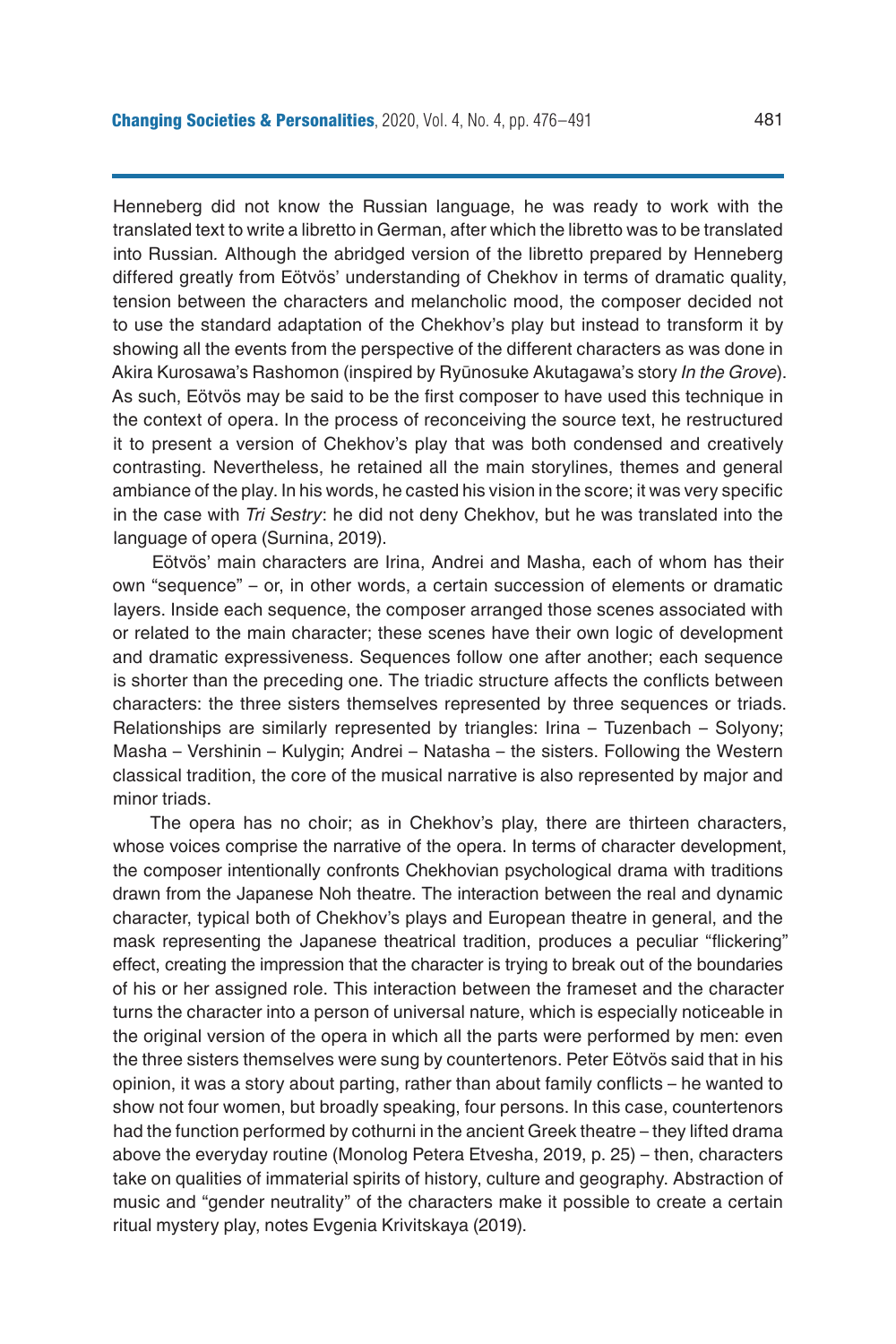Peter Eötvös worked on the opera libretto together with his wife Mari Mezei. On the basis of Chekhov's original text, the Russian libretto was stripped into actor's lines, words and remarks; next, it was reassembled as a mosaic panel, though having its own order. Dialogues and soliloquies form a continuous flow, giving a sense of elusive reality; only on rare occasions the action comes to a stop, interrupted by monologues spoken by characters – Solyony, Andrei or Vershinin. The effect of this composition is very Chekhovian. Characters are agitated; they live in anticipation of events that never happen; all of them speak frantically, but remain unheard (see: Ryabin & Korolyok, 2019, p. 14). This continuous flow is supported by repetitions, oppositions, variations, reflections, cross-talks taking place at the level of the dramatical structure, musical tissue and narrative. For example, in Irina's refrain: "Where has it all gone? I have forgotten everything… I'm getting so forgetful…"; in the dialogue of Vershinin and Kulygin: "Splendid fellows! Splendid fellows! They are first-rate men! If it hadn't been for the soldiers, the whole town would've been burnt down…" – "What…" – "Splendid…" – "What time is it?". Eötvös places emphasis on the recurrent theme of the fire and a tangle of familiar phrases, fragments, recalls. Chekhov's characters do not hear and do not understand each other; they have no cause-and-effect relationships whatsoever (Biryukova, 2019).

The composer assigns specific timbral characteristics to all the characters, represented by thirteen groups of orchestral instruments. For example, the oboe and English horn stand in for Irina; Masha is represented by the clarinet, while the flute and alto flute identify Olga (the three sisters together are represented by the string trio); Andrei is identified with the soprano saxophone etc. The orchestral space is also doubled. Here, Eötvös borrowed Stockhausen's idea of two orchestras: the ensemble of soloists – the characters' counterparts – is located in the orchestra pit, while the main orchestra is hidden behind the stage (or, in the Ural Opera production, above the stage). The traditional orchestral instrumentation was complemented by tom-toms, cymbals, gongs, cowbells, and a rainmaker (an instrument simulating the sound of rain), as well as by a custom instrument imitating a lion's roar consisting of a small tub with crushed porcelain and plastic foam blocks: all these instruments are also located in the orchestra pit. In addition, the third sequence is accompanied by sounds of metal spoons the characters use to stir their tea in porcelain cups – all these sounds are also included in the score.

#### Eötvös's Opera in Different Musical Traditions

The system of mirrors, mirror images and reflections is continued in the musical text, saturating it with multiple external musical associations, as well as sometimes with direct quotes. Musicologists note that the *Tri Sestry* opera features universal formulas and techniques of the European academic music of the second half of the 20<sup>th</sup> century: jazz intonations, the influence of the New Viennese School, techniques of minimalist composers, the stylistic ambiance of the madrigal comedy, Verdian detective and psychological drama, pastorale and New Viennese cabaret, Berg's expressionist dramas, the music of Stockhausen and Boulez (Krivitskaya, 2019).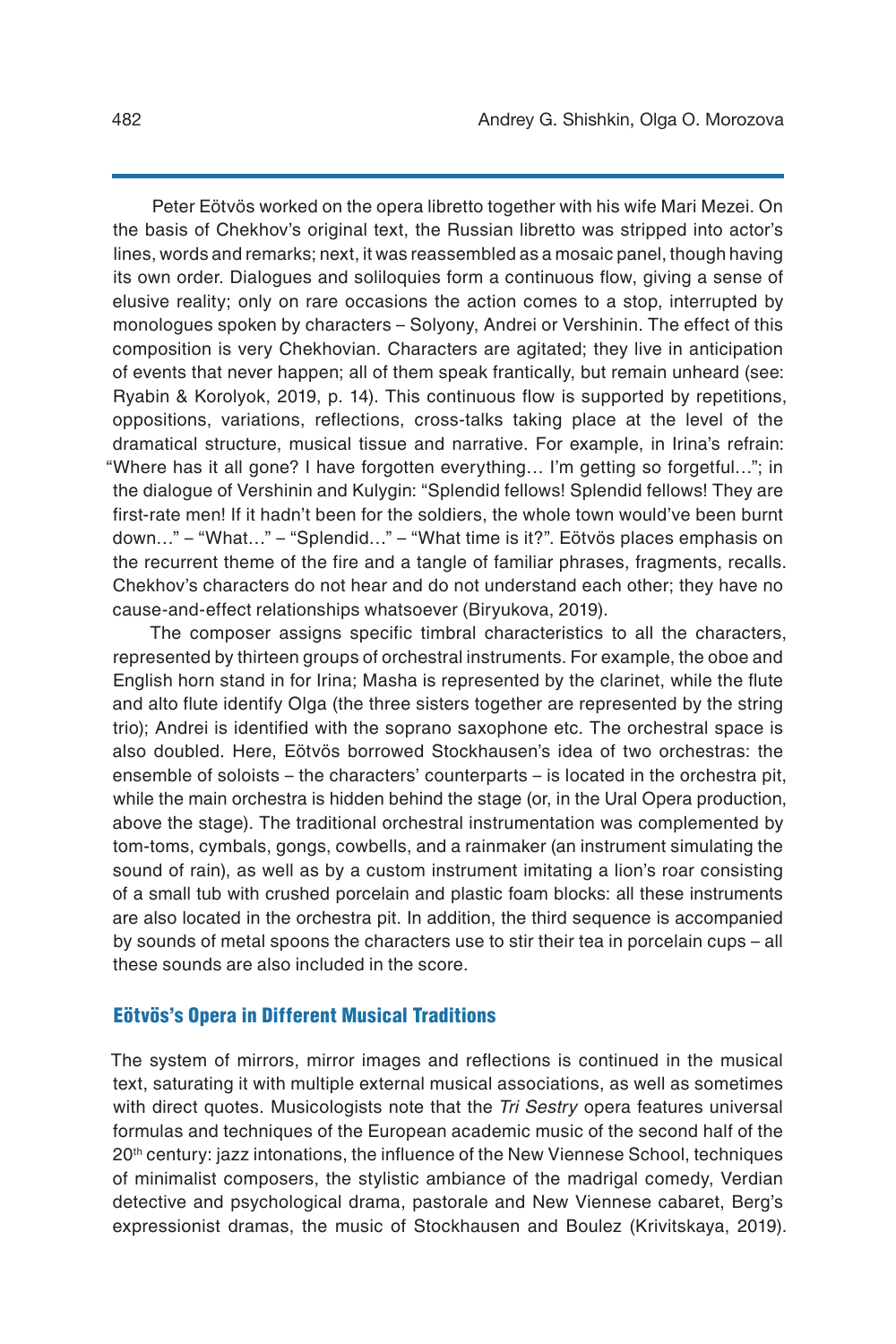The author himself admits that he intentionally relies on the tradition of the western artistic music to form a link between the musical past, present and future. This correlates with the *great time* concept introduced by Mikhail Bakhtin speaking about the infinite and never-ending dialogue full of undying meanings. The culture of the past is asking us questions and is answering our questions, while restating its meaning and revealing its new facets to us. During this dialogue, people representing different time periods can become time peers. *Great time* undiscriminatingly hosts Homer and Aeschylus, Sophocles and Socrates. You can meet Dostoevsky there, for nothing vanishes without trace; everything restores to a new life. When a new period begins, everything that happened previously, everything experienced by humankind, sums itself up and acquires a new meaning (see: Bakhtin, 1995, p. 8).

The *Tri Sestry* opera is nurtured by the European and Russian opera traditions. First of all, these are compositions of Mussorgsky with their dramaturgy of nonmelodious vowels, percussive consonants ("zhzhzhazhda", "zhzhal", "zhzhzhisn") and remarkable expressiveness of instrumentation. Eötvös takes the genre pattern from Tchaikovsky as well as his method of turning an opera into a succession of love songs ("It is close on midnight already, but still no sign of Herman, no sign!" in *The Queen of Spades*). Eötvös also uses associations (Tuzenbach's and Solyony's quarrel and duel bear a resemblance to the Lensky and Onegin storyline from *Eugene Onegin*). The haunting tune of the lost time and the clock breaking to pieces remind us of Prokofiev's ballet *Cinderella*; Andrei from *Tri Sestry* triggers associations with Andrei Bolkonsky from Prokofiev's *War and Peace*; his vocal part is characterised by a narrative thoughtfulness and rationality that is fundamentally different from the overall style of Eötvös' composition; his monologue contains the direct tune quote from the anthem of the Soviet Union ("I believe in freedom" to the tune of *Unbreakable Union*), at the end of which Andrei laughs. There are also similarities with *The Nose* by Shostakovich and *Dead Souls* by Shchedrin. Thus, the composer's postmodernist strategy brings about a dialogue in the musical space, which forms the perception of *Tri Sestry* as a Russian opera. The sounds of the accordion at the beginning of the opera are clearly associated with Russian music.

Director Christopher Alden, when analysing Eötvös' compositions, said that it looks as though Chekhov was mixed up and recooked (Monolog Kristofera Oldena, 2019). Nevertheless, Eötvös' work tends to be seen in terms of having added a new dimension of Chekhov's play. By using different – and not only musical – methods, the composer tries to uncover the meanings embedded by the writer; he translates the play into the language of opera, while using structural elements of narrative filmmaking as well as avant-garde music techniques to build Russian art's dialogue with French and German avant-garde. As a result, the composer examines Chekhov's play from the perspective of the 20<sup>th</sup>-century author, initiating a dialogue in *great time*, giving his answers to the questions tormenting characters of Chekhov's play one hundred years ago, and his answers are destructive and destroying. As the critic Ekaterina Belyaeva asseverates, while Chekhov's *Tri Sestry* is an open-ended drama incorporating elements of comedy and, despite everything, leaving a feeble glimmer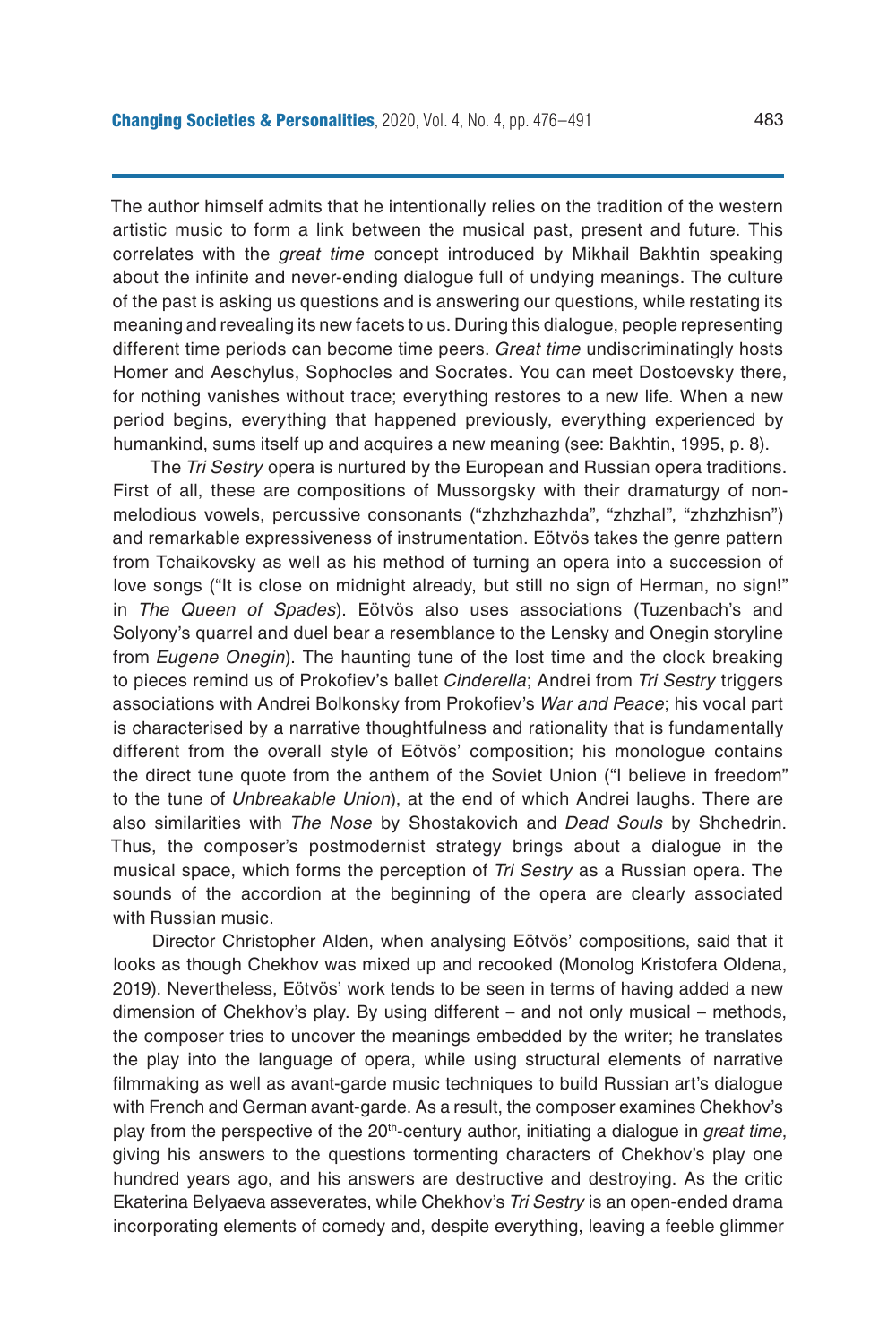of hope, Eötvös' interpretation turns it into a completely cheerless absurdist tragedy intensified by elements of grotesque (Belyaeva, 2019).

The opera *Tri Sestry* was first performed in Lyon in 1998, one year after it was written. It was staged by the Japanese director Ushio Amagatsu as an opera with an all-male cast, in the tradition of Japanese kabuki, which is related to cothurni and the symbolism of the ancient theatre and thus echoes the vision of the composer. Ural Opera, however, opted for a different approach, which was informed by the artistic vision of the opera's stage director Christopher Alden.

In terms of stage direction, Alden, like Eötvös in music, ranks among radical theatre directors known for their modernist views regarding the opera artform, drawing inspiration from modern visual art – first and foremost, from cinema. In his creative work, he was influenced by the more abstract than realistic Europe poetic theatrical tradition, namely by such great modernists as Pina Bausch, Peter Brook, Peter Stein. The director admits that he eventually settled on opera as the most "unnatural" of all the art forms. Alden launched his directing career with Long Beach Opera (California), where its founder and general director Michael Milenski was building a director's theatre whose repertoire featured non-mainstream names. Alden wanted his performances to be "exciting and appealing to a mass audience, like a good movie." He tried to find connections between stories taken as a basis for opera librettos and composers' biographies, looking for similarities between the storylines of opera characters and various historical personalities, as well as employing elements of cinematic art.

The stage director made his Russian debut in 2012 when he staged Britten's opera *A Midsummer Night's Dream* at the Stanislavsky and Nemirovich-Danchenko Musical Theatre. Thus, the Yekaterinburg production of *Tri Sestry* was his second work carried out in Russia. The production team included the set designer Irakli Avaliani (New York), the costume designer Doey Lüthi (Berlin) and the lighting designer Seth Reiser (Rochester, New York State). The principal conductor of Ural Opera Oliver von Dohnányi oversaw the musical interpretation of the opera. *Tri Sestry* mirrored the director's attempt to find an innovative, abstract and not too straightforward approach, which the opera itself, in fact, implies. Alden wanted to recapture his attitude toward Chekhov's story and Russian history from the perspective of Chekhovian characters. Nevertheless, while keeping an eye on Chekhov's story, his work is primarily an interaction with Eötvös' composition.

#### Tri Sestry from Three Eras: Alden's Directorial Concept

Alden transferred the opera's action into a surreal space between heaven and earth, looking like a waiting hall and almost exactly duplicating the interior design of the famous *Haus des Rundfunks* (Broadcasting House) in Berlin (Eötvös' creative life was closely connected with Germany). In Alden's concept, the two-level structure, whose upper level hosts the orchestra, is shown as a dream house from the time when the father of the sisters was its master. In his words, the long dead actors are locked in a certain purgatory. They recall significant moments in their life, replaying them over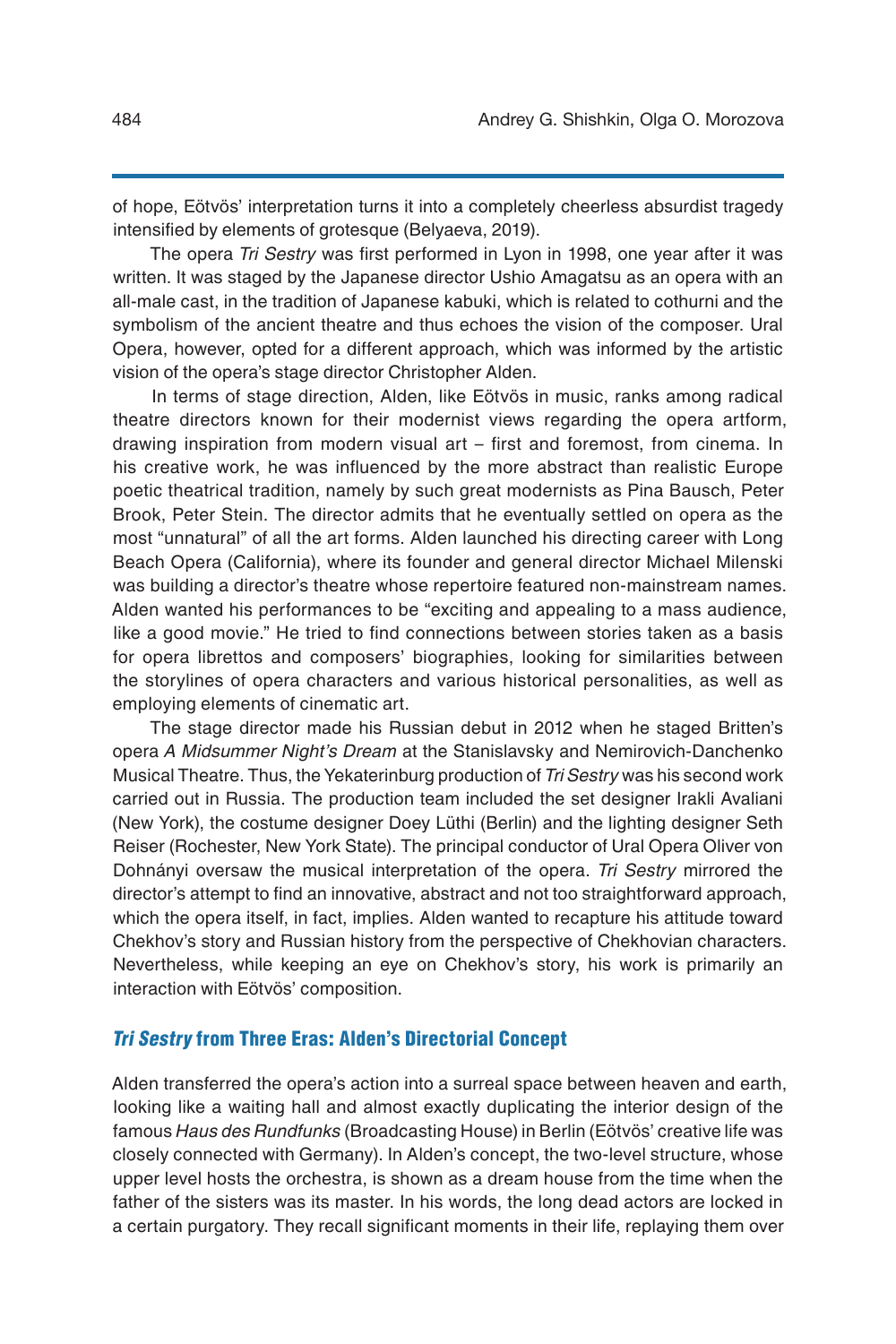and over, while being trapped in the *Groundhog Day* loop (Monolog Kristofera Oldena, 2019, p. 55). The directing solution was driven by the author's implied closedness and circling nature of the story; at the same time, it fits in with Chekhov's perception of time that flows relentlessly, while staying in the same place: Changeable, but unchanged. Something happens, but nothing comes. A truly Russian collision. And there is more than that. Time always drags everyone into its vortex, like it happened to the sisters staying in the province (see: Krylova, 2019). As can be seen from the above, the idea suggested by Chekhov was picked up and developed, first by the composer, and then by the stage director. While in Chekhov's *Tri Sestry*, a beautiful, unknown life is passing by the characters, though somewhere outside the house it exists and can be enjoyed, in Alden's version (and in Eötvös' opera) time stops (the clock broke down). Everything that happened keeps coming back. Chekhov's characters coexist together, like in the Great Beyond, playing back their past (or their present) over and over again: the fire, Natasha with Bobik in the carriage, Protopopov, Masha's bidding agonising farewell, the nervous breakdown of Olga who is in love with Vershinin, Andrei's pathetic monologues about his ruined life, the loud sound of the gunshot fired by Solyony (Oleg Budaratsky). This emotionless grotesque absorbs everything that fits into present-day actual reality (see: Muravyova, 2019).

The movement of time in the opera and performance, as envisioned by the stage director, should be the same as the feeling of time, which exists in human nature, when life is more than a chain of events succeeding one another. Human experience is multilevel. The opera makes an attempt to communicate the idea that all of us live our lives at different levels at the same time (Monolog Kristofera Oldena, 2019, p. 55). The persistent recollection of the same events correlates with Alden's perception of the Soviet regime with its endless absurdity of bureaucracy.

Following the concept offered by Eötvös and working around the symbolism of the number three, Alden transforms the opera's characters into representatives of three periods of the Russian history. Irina, the youngest sister, is a classic character; in her early 20th-century long dress, she belongs in the Chekhovian times; Masha, the middle sister, is from the Soviet 1960–1970s, representing a type of a wealthy married householder; Olga, the eldest sister, is our contemporary, a single and unfettered, ambitiously career-minded person, a businesswoman. As envisioned by the stage director, *Tri Sestry* remains relevant in any time. He said that the more they rehearsed, the better he realised that it was absolutely unimportant what time period the costumes came from to be used by thirteen characters in the world of the Prozorov family. It is not important in what time they live; they cannot get out of this story. This story tells that we may not be as free as we would like to think; that we, pretty much, are a product of the beliefs, religions, doctrines and myths of the society we live in. This story also tells us what we inherit from our parents and how this colours our lives (Monolog Kristofera Oldena, 2019, p. 55).

By bringing representatives of different eras together into one space, the stage director points out that anticipation of coming changes was typical of people not only on the eve of revolution, but also in the Soviet times and in present-day Russia. In broader terms, such sentiments are in people's nature, in any country of the world,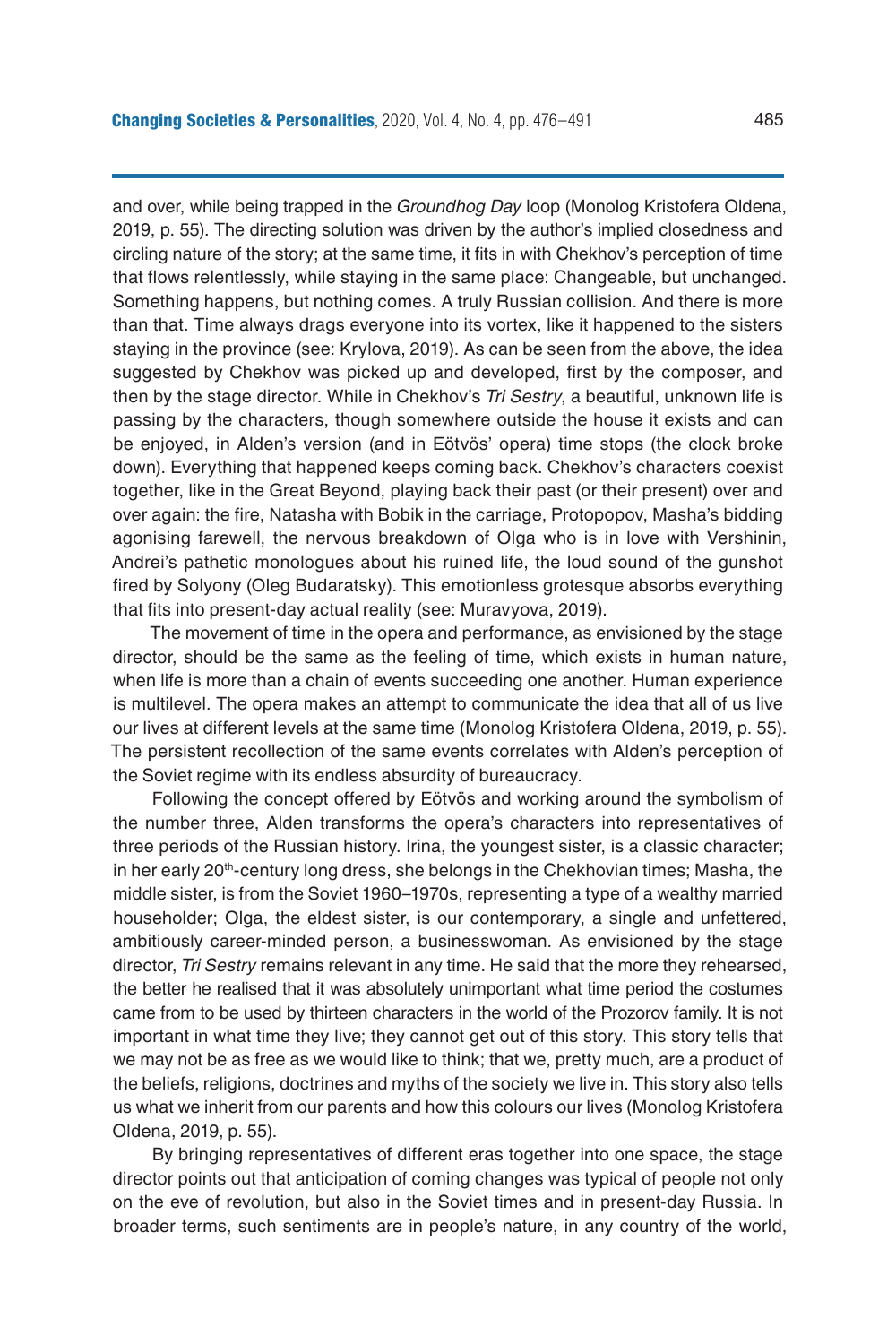including the United States; therefore, the reference to Russian realities was rather conditional. It was mainly manifested in the characters' costumes and attributes assigned to them by the stage director (in the same way that Eötvös associates them with different timbres of instruments). For example, Tuzenbach walks with a portable radio pressed to his ear; Solyony never parts with his gun; Irina is always with her books; Olga is never seen without a laptop; Masha leafs through a *Burda* fashion magazine; Andrei, holding a pillow, wanders around the house; Chebutykin takes the clock off the wall, drops it, breaks it and puts it back on the wall to break it again in the next sequence; Natasha struts around the house with Bobik's smoking carriage, as if illustrating Masha's comment: "She walks as if it was she who started a fire".

While in the opera, the sound of accordion is associated with the Russian ambiance (in addition to quotes and allusions to Russian classical music art), in the staged action, its alternative is introduced in the third sequence when the stage director brings the voiceless guests of Irina's name-day party to the stage: a ballerina representing "high spheres", a metaphorical bear ("a symbol of Russia"), three little girls with whitened faces, who are associated with the sisters' childhood, with coming death, and with a mysterious princess wearing a head-band and dying, being shot by Solyony like Aleksandra Fyodorovna<sup>2</sup> who was killed in Yekaterinburg one hundred years ago.

Continuing the game that was started by Eötvös, Alden used mirror images and counterparts to produce the visual manifestation of the composer's musical ideas. Having, by his own admission, listened to the opera music at least forty times, Alden came to understand all its subtle nuances. Following the music and its transformations, he transforms the on-stage world from the humorous and light-hearted to vicious and horrible. The dreamy intonation well-remembered from the previous Russian performance staged by Christopher Alden does not bring relief; on the contrary, it emphasises the endless torment of being horror-stricken by living through the nightmare of one hundred years of surrounding reality (see: Ovchinnikov, 2019).

Thus, a new conceptual level was presented by the stage director who, inspired by the American reality, decided to turn the opera into a story about women living in a man's world and having to become stronger and more assertive. Alden is keenly aware of the increasingly central role played by women not only in Russia or America, but also worldwide. As he describes, the world is going through very serious historical changes – for him, it is very important to show it in staging of *Tri Sestry*. It is a story about women who live in the world of men, who start wars commit, assault and force their way into love. In handling this world as well they can, women have to remain strong. The opera *Tri Sestry* is a powerful portrayal of sisterhood relations of the women supporting each other (see: Monolog Kristofera Oldena, 2019, p. 55). In the opera, the stage director focuses on two extremes – strong women endowed with commitment, for example, to go to Moscow, like the Prozorov sisters, or to become the householder, like Natasha (Alden does not see her as a negative personality) –

<sup>2</sup> Aleksandra Fyodorovna, original German name Alix, Prinzessin (princess) von Hesse-Darmstadt, (born June 6, 1872, Darmstadt, Germany—died July 17, 1918, Yekaterinburg, Russia) was consort of the Russian emperor Nicholas II.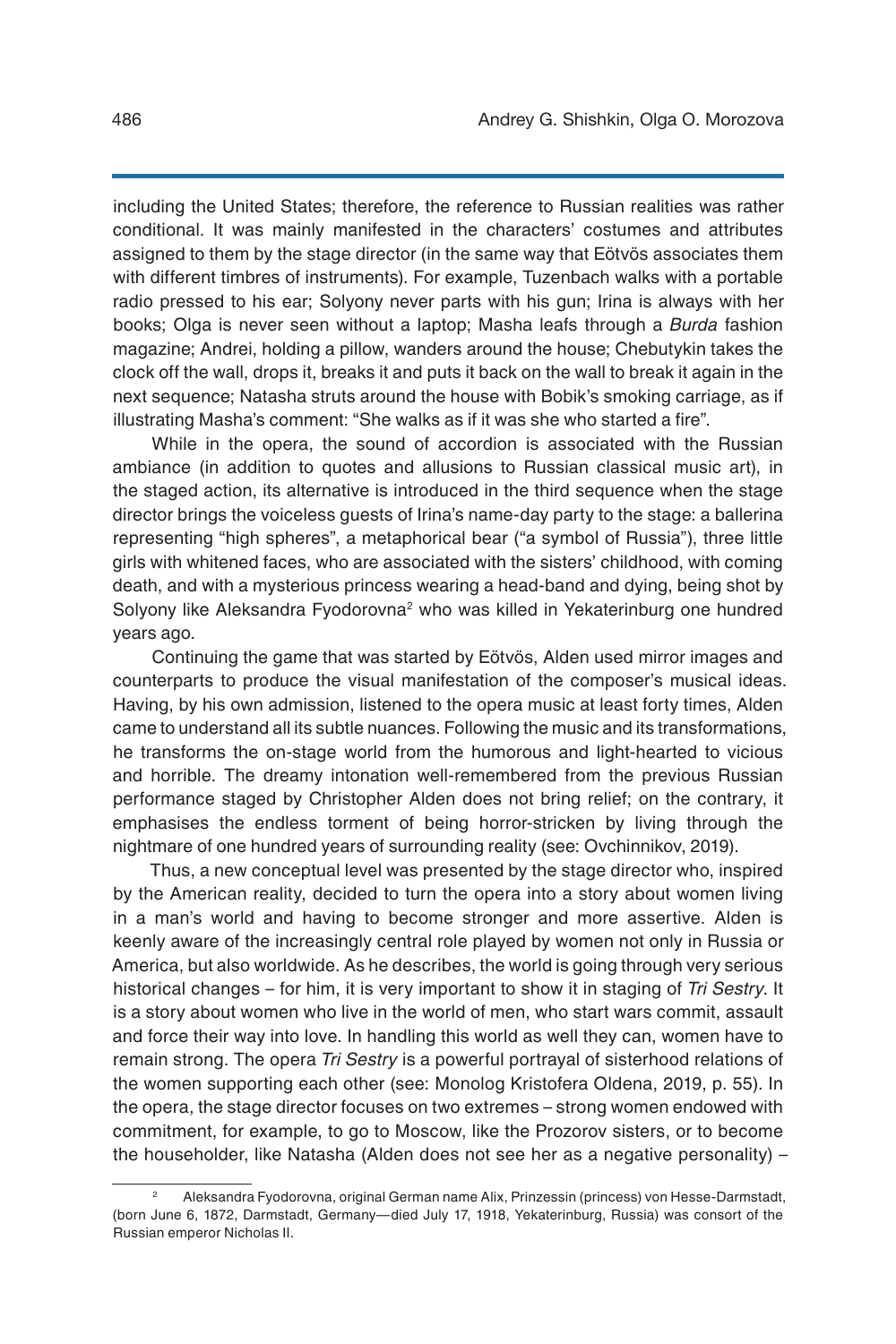and weak men. For example, in Alden's performance, Andrei is associated with Oblomov. Dressed in pyjamas and a robe, he stays at home, reads newspapers and drinks vodka. Chebutykin, an army doctor, feels helpless and keeps repeating: "I have forgotten everything… I do not know how to treat people… I can do nothing to help anyone." This new conceptual level, which, to some extent, can be noticed in Chekhov's play, does not cause any internal conflict in terms of the play's structure. In our opinion, the anticipation-imbued play (even though the anticipation is tedious and impossible), the farewell opera and the performance about strong women surprisingly blended in, being fully compatible and giving birth to new meanings incorporated in characters – slightly different from the Chekhovian prototypes, but easy-to-understand by a modern audience familiar with the artworks of the  $20<sup>th</sup>$ century. For example, the opera soloist Olga Tenyakova introduced Natasha as "a stunning monster-blonde" reminding Angela from Godard's movie *A Woman is a Woman* or a "typical American woman" from the *Sex and the City* television series. The role Masha, performed by Nadezhda Babintseva, turns her into a "lady of the art nouveau period" – stately, stylish, with a cigarette in her mouth, a broken-down voice and Carmen's impulsive temperament. Vershinin, according to the director's vision, comes onto the stage in a riot police officer's uniform – as if right off the street, where, during the period of the premiere performances, people spontaneously gathered to protect the park at the Drama Theatre.

Ural Opera prepared two main casts, the difference between which, according to Morozov (2019), is in colours and accents: in the first case, sharper and more intense; in the second, smoother and softer. Yet, the overall quality of work in both cases is quite high. Almost all the soloists act thoroughly, neatly and at their best, performing in the highly sophisticated vocal design of Eötvös and the sadness-laced stage-set grotesque of Alden (see: Bederova, 2019); the Mussorgsky-and-Prokofiev recitative declamation is very expressive, when performed by them; multiple non-vocal fragments (conversational phrases, exclamations of various pitches) are worked out with dedication and commitment. The challenging score is compiled by the conductor and musical director Oliver von Dohnányi and his assistant Alexei Bogorad, who aimed to achieve the preciseness and mathematical coordination in performance (see: Matusevich, 2019).

#### **Conclusion**

Getting ready to stage the opera *Tri Sestry*, the theatre did a lot to prepare the audience – not only through brochures and the website, but also through a chain of pre-premiere interviews, coverage reports and meet-the-artist events. Shortly before the premiere, on May 14, 2019, the Yeltsin Presidential Centre hosted the Hungarian musicologist Gergely Fazekas reading the lecture "Love and Other Demons: Music by Peter Eötvös." On May 15, the *Piotrovsky* book store (in the Yeltsin Center) welcomed the audience to a presentation of the compilation book "How Opera Should Be Watched", which was introduced by its compilers – musical critics Alexey Parin and Aya Makarova. During the days of the premiere, the oval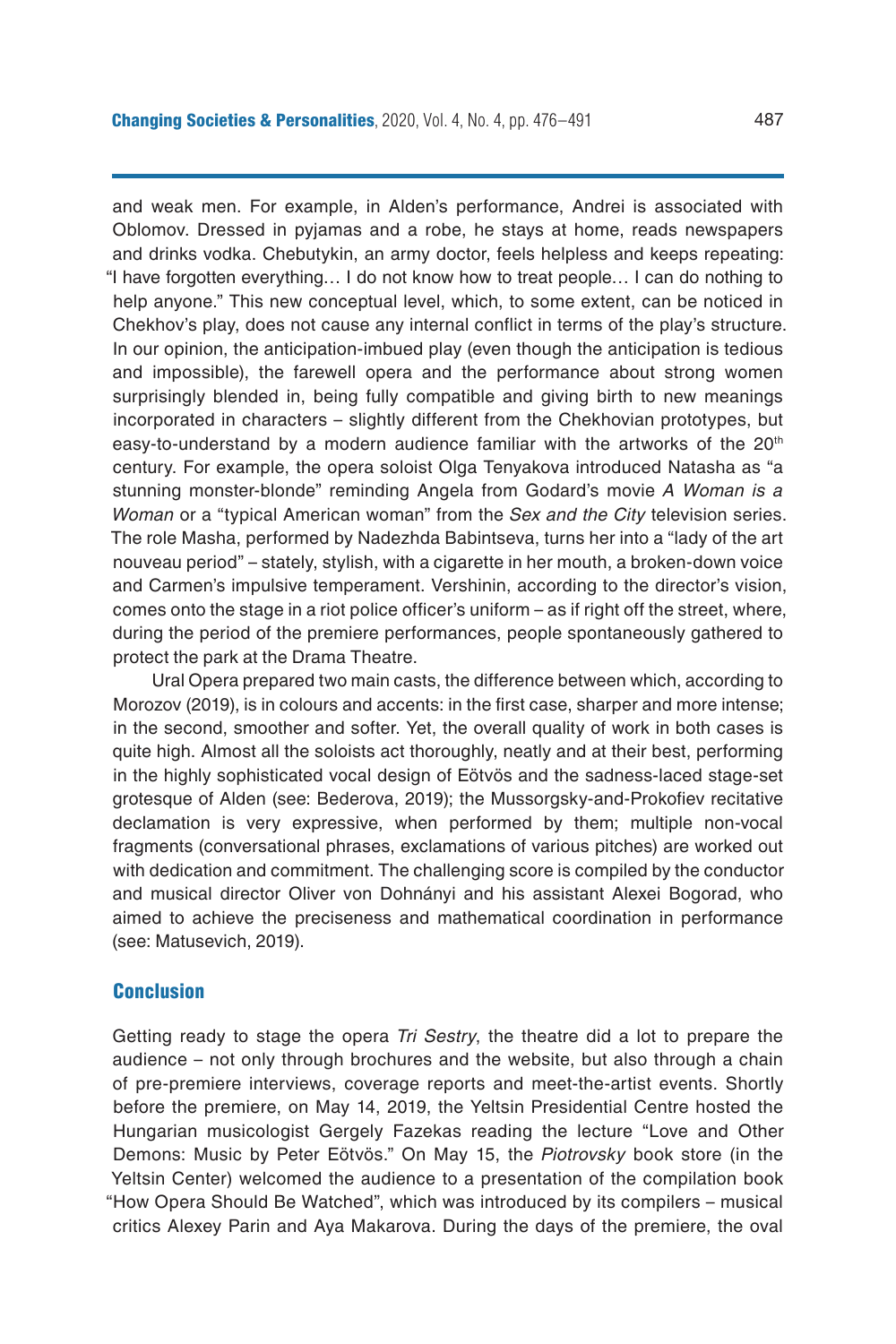foyer of the theatre hosted meetings with the stage director Christopher Alden (May 16) and the composer Peter Eötvös (May 17); the prominent critic Aya Makarova was invited to moderate the meetings. The educational efforts of Ural Opera Ballet focused not only on information about the future performance, but were also aimed at transforming the attitude of the audience toward the opera genre. As the composer Vladimir Rannev notes, the opera genre is stylistically very flexible; its potential is not limited to the familiar format of the classical opera of the  $19<sup>th</sup>$  century, which has come into our time as a conservative form of leisure activity. Today, it can be a multilayered, intellectual or showy, encompassing boundless conceptual and aesthetic fields (Ganiyants, 2019), which, to the full extent, can apply to the opera *Tri Sestry*. This multi-layeredness focusing not only on the emotional and sensual, but also on intellectual perception, is a result of interaction between and among the different artistic and national cultures in the performance.

The professional community assessed *Tri Sestry* as a flawless product of world class and significance. It is a very sophisticated, beautiful, clever, emotionally charged performance completed with the respect for the audience – without arrogance, though without simplification. It follows and maintains the non-trivial, mathematically rational and enthralling interpretation of Chekhov's play, which was outlined by Eötvös in the score (see: Bederova, 2019). Alden and his team offer masks we can accept or turn down; in any case, they are highly informal; they ask questions; they excite and wound (see: Biryukova, 2019]. At the same time, the performances showed that, despite the educational programme and theatre's efforts aimed at popularisation of contemporary opera art, the mainstream Russian audience was not quite ready for such experiments with the Russian classical work of literature, seeing it as an integral part of the specific time and their own culture. Therefore, the interaction with Chekhov's text, especially when it is done by foreign stage directors, can be seen as an attempt to destroy the work's cultural integrity. Such an audience may have a very general idea about the plot and content of Chekhov's play; its expectations from the performance may largely be connected with filling gaps in school education involving a traditionally reverential attitude toward the writer's works. Therefore, *Tri Sestry* being introduced by Ural Opera may seem embarrassing to the audience: they offer a present-day narrative of Chekhov, which is adequate to his work and the scale of his talent. For our part, in this case, the performance can be seen as the goal and the outcome of the completed cultural dialogue of the writer – composer – stage director, in which the play, music and theatrical production are equal in their impact on the audience; the dialogue, in which they enrich and complement each other.

Thus, the opera *Tri Sestry* introduced the vision of the classical plot of Russian literature and Russian history from a present-day perspective. It is an avant-garde interpretation of Chekhov's drama from the standpoint of the Hungarian composer, whose formative experiences were dominated by the Soviet Union, and the American stage director who has his own independent view of Russian history and culture. Thus, the opera staged in the Ural Opera Ballet Theatre is a remarkable example of artistic traditions from different cultures and their creative interaction.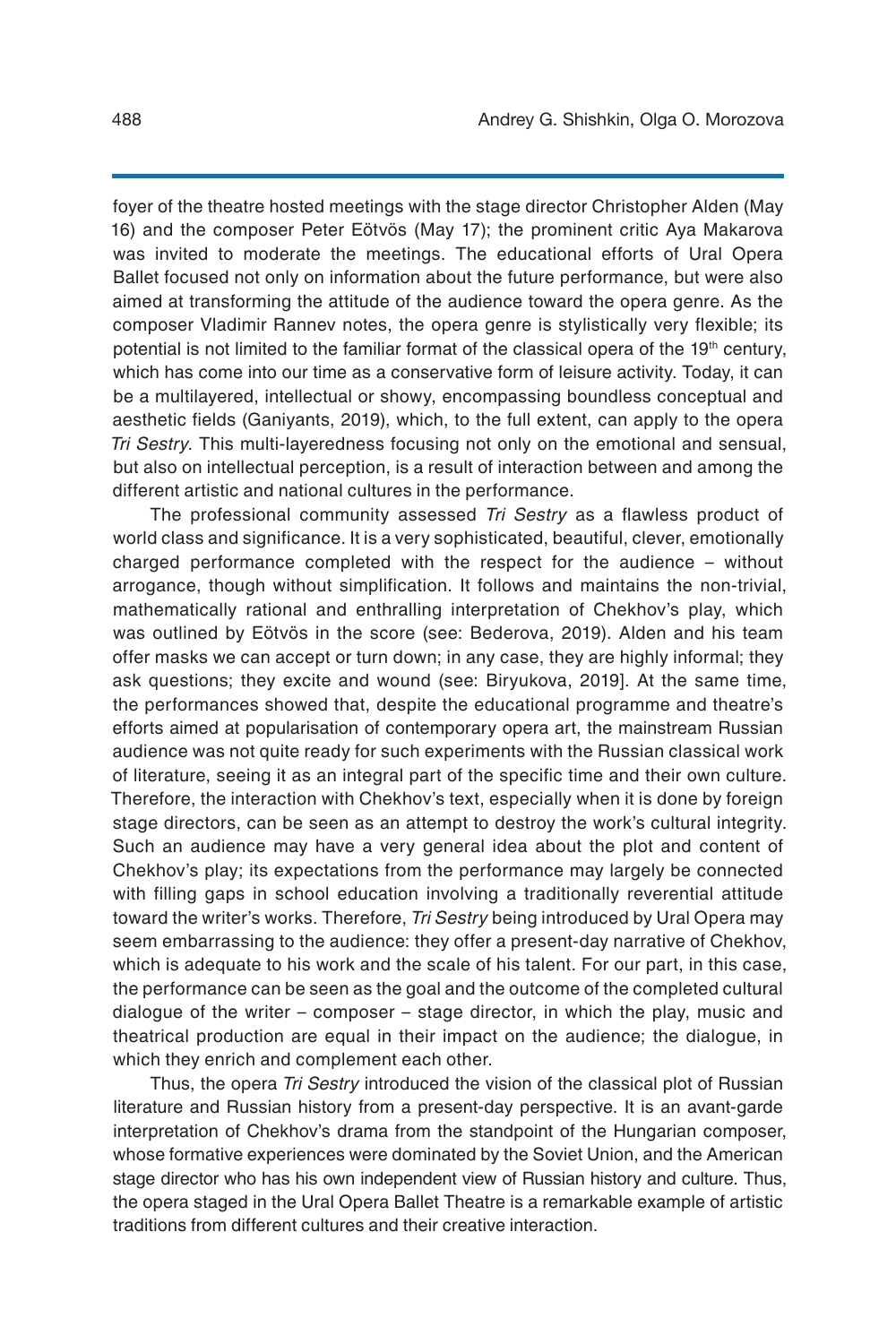#### **References**

Abutorabian, G.A. (2011). Adaptaciya kultur v usloviyah globalizacii [Adaptation of Cultures in the Globalisation Context]. *Vestnik MGUKI, 2*(40), 51–54.

Averintsev, S.S. (1994). Avtorstvo i avtoritet [Authorship and Authority]. In P.A. Grintser (Ed.), *Istoricheskaya poetika. Literaturnye epohi I tipy hudozhestvenogo soznaniya* [Historical Poetics. Literary Epochs and Types of Artistic Consciousness] (pp. 105–125). Moscow: Nasledie.

Baeva, A.A. (1996). *Russkaya liriko-psihologicheskaya opera: 60–80-e gody XX veka* [Russian Lyrical and Psychological Opera: The 1960s–80s of the 20th Century]. Moscow: GII.

Bakhtin, M.M. (1995). V Bolshom vremeni [In the Great Time]. In K.G. Isupov (Ed.), *Bahtinologiya: isledovaniya, perevody, publikacii. K 100-letiyu so dnya rozhdeniya* [Bakhtinology: Research, Translations, Publications. To the 100<sup>th</sup> Anniversary of His Birth] (pp. 7–9). St. Petersburg: Aleteya.

Beaujean, A. (2005). *Harenberg Opernführer: Der Schlüssel zu 500 Opern, ihrer Handlung und Geschichte: mit CD-Tipps der 'Opernwelt'* [Harenberg Opera Guide: The Key to 500 Operas, Their Plot and Story: with CD tips from the "Opera World"]. Mannheim: Meyers Lexikonverlag.

Bederova, Yu. (2019, May 22). Sto let kak odna opera [One Hundred Years as One Opera]. *Kommersant, 86*(6566), 11. Retrieved from [https://www.kommersant.ru/](https://www.kommersant.ru/doc/3976189) [doc/3976189](https://www.kommersant.ru/doc/3976189)

Belyaeva, E. (2019, June 14). Podpolkovniku nikto ne pishet [No One Writes to the Lieutenant Colonel]. *Ekran i scena.* Retrieved from [http://screenstage.](http://screenstage.ru/?p=11002) [ru/?p=11002](http://screenstage.ru/?p=11002)

Biryukova, E. (2019, May 20). Pyat sester i dva medmedya [Five Sisters and Two Bears]. *Colta.ru.* Retrieved from [https://www.colta.ru/articles/music\\_classic/21259](https://www.colta.ru/articles/music_classic/21259-pyat-sester-i-dva-medvedya) [pyat-sester-i-dva-medvedya](https://www.colta.ru/articles/music_classic/21259-pyat-sester-i-dva-medvedya)

Bochkareva, O.V. (2013). Muzykalnyi dialog kak stremlenie lichnosti k sovershenstvu [A Musical Dialogue as the Personality's Pursuance of Perfection]. *Yaroslavskiy pedagogicheskiy vestnik, 1*(1: Humanities), 197–200. Yaroalavl: Yaroslavl State Pedagogical University named after K.D. Ushinsky.

Efros, A.V. (1985). *Prodolzhenie teatral'nogo raskaza* [Continuation of a Theatrical Story]. Moscow: Iskusstvo.

Egle, L.Yu. (2009). Lokalnye kultury v usloviysh processa globalisacii [Local Cultures during the Process of Globalisation]. In *Proceedings of the conference "Dialog cultur: Globalisaciya, tradicii I tolerantnost"* held in Kemerovo on 19 November 2009 (pp. 350–362). Kemerovo: Kemerovo State Institute of Culture.

Ganiyants, M. (2019, April 16). Eto moy gorod: kompozitor Vladimir Rannev [This is My City: Composer Vladimir Rannev]. *Moskvich Mag.* Retrieved from [https://](https://moskvichmag.ru/lyudi/eto-moj-gorod-kompozitor-vladimir-rannev/) [moskvichmag.ru/lyudi/eto-moj-gorod-kompozitor-vladimir-rannev/](https://moskvichmag.ru/lyudi/eto-moj-gorod-kompozitor-vladimir-rannev/)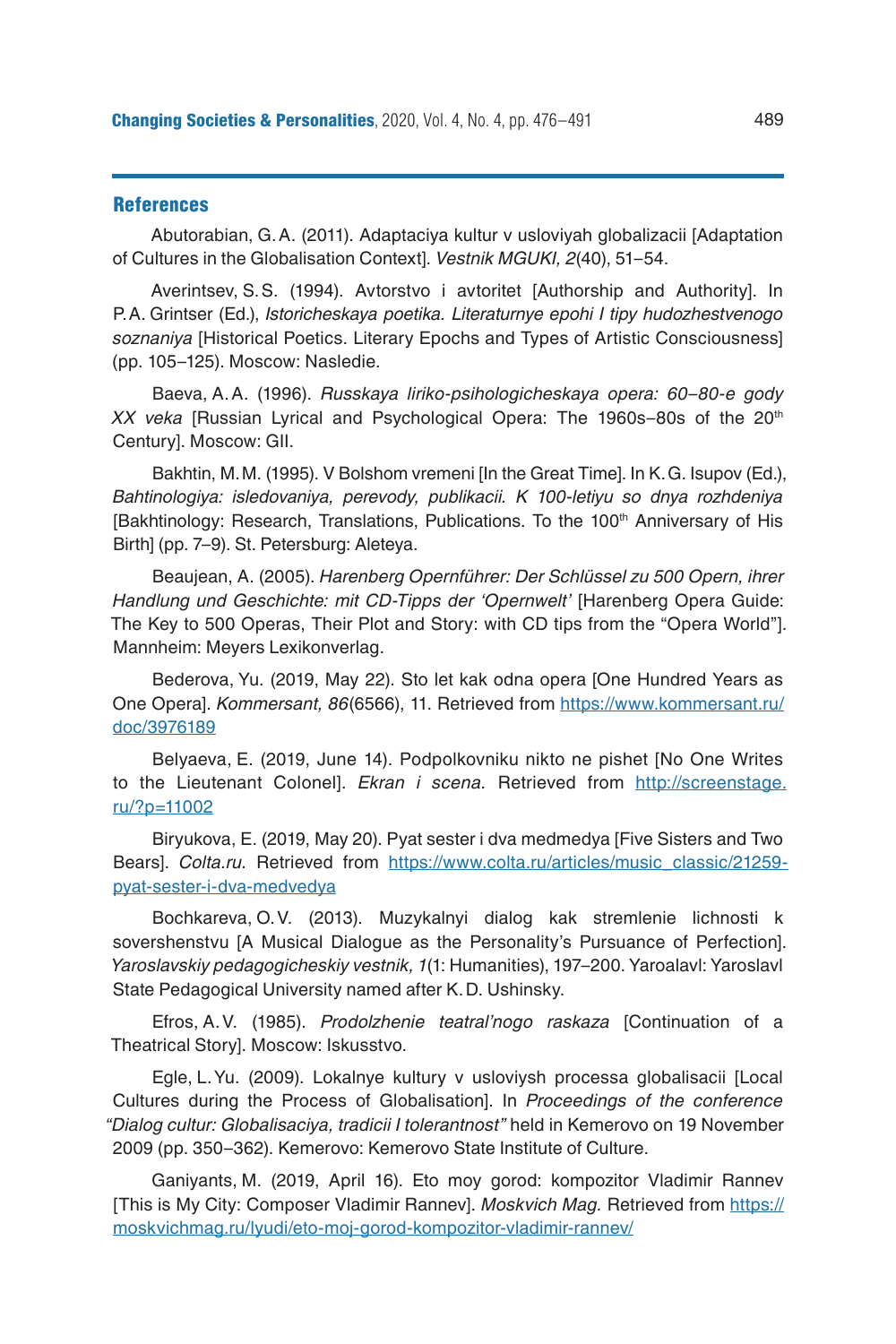Isaev, S.A. (1993). Semiologicheskiy analis spektaklya [Semiological Analysis of the Performance]. In *Proceedings of the conference "Spektakl kak predmet nauchnogo izucheniya".* St. Petersburg: SPbGATI.

Krivitskaya, E. (2019, May 24). Medvedya zakazyvali? [Did you Order a Bear?]. *Muzykalnaya zhisn'*. Retrieved from [https://muzlifemagazine.ru/medvedya](https://muzlifemagazine.ru/medvedya-zakazyvali/)[zakazyvali/](https://muzlifemagazine.ru/medvedya-zakazyvali/)

Krylova, M. (2019, May 19). Kak vse nervny: opera "Tri sestry" v Ekaterinburge [How Nervous Everyone is: Opera "Tri Sestry" in Yekaterinburg]. *Revisor.* Retrieved from [https://www.rewizor.ru/theatre/catalog/ekaterinburgskiy-teatr-opery-i-baleta/](https://www.rewizor.ru/theatre/catalog/ekaterinburgskiy-teatr-opery-i-baleta/retsenzii/kak-vse-nervny-opera-tri-sestry-v-ekaterinburge/) [retsenzii/kak-vse-nervny-opera-tri-sestry-v-ekaterinburge/](https://www.rewizor.ru/theatre/catalog/ekaterinburgskiy-teatr-opery-i-baleta/retsenzii/kak-vse-nervny-opera-tri-sestry-v-ekaterinburge/)

Likhachev, M.Yu. (1983*). Zemlya rodnaya* [Native Land]. Moskow: Prosveshcheniye.

Lotman, Yu. M. (2009). *Chemu uchatsya ludi. Stat'i i zametki* [What People Learn. Articles and Essays]. Moscow: Centr Knigi VGBIL im. M. I. Rudomino.

Matusevich, A. (2019, June 8). Spoy mne, sestra [Sing to Me, Sister]. *Kultura.*  Retrieved from <http://portal-kultura.ru/articles/theater/259880-/>

Medvedev, A.V. (2020). Sikstinskaya Madona: Dialog hudozhnikov v dinamike istorii, ili o dialogichnosti iskustva [The Sistine Madonna: Dialogue of Artists within the History Dynamics or about the Dialogics of Art]. *Bulletin of the Ural Federal University, 1*(195) (Series 1: Problems of Education, Science and Culture, Vol. 26), 138–142.

Monolog Kristofera Oldena [The Monologue by Christopher Alden]. (2019). In A. Ryabin & B. Korolyok (Eds.), *Tri Sestry* [Three Sisters] (pp. 54–60). Yekaterinburg: Tipografiya FortDialog.

Monolog Petera Etvesha [The Monologue by Peter Eötvös]. (2019). In A. Ryabin & B. Korolyok (Eds.), *Tri Sestry* [Three Sisters] (pp. 24–35). Yekaterinburg: Tipografiya FortDialog.

Morozov, D. (2019). Dvadcat' let spustya, ili vozvrachenie na "istoricheskuyu rodinu" [Twenty Years Later or Coming Back to the "Historical Homeland"]. *Muzykal'nye sezony.* June 5. Retrieved from [https://musicseasons.org/dvadcat-let-spustya-ili](https://musicseasons.org/dvadcat-let-spustya-ili-vozvrashhenie-na-istoricheskuyu-rodinu/)[vozvrashhenie-na-istoricheskuyu-rodinu/](https://musicseasons.org/dvadcat-let-spustya-ili-vozvrashhenie-na-istoricheskuyu-rodinu/)

Moskalyuk, M.V. (2014). "Svoi" I "chuzhie" cherez prizmu iskusstva ["Ours" and "Others" Through the Prism of Art]. In *Mezhdunarodnye Lihachevskie nauchnye chteniya. Dialog cultur i partnerstvo civilisatiy*, 411–414. St. Petersburg: SPbGUP. Retrieved from https://www.lihachev.ru/pic/site/files/lihcht/2014 Sbornik/2014 [Dokladi/2014\\_Sec3/2014\\_sec3\\_027.pdf](https://www.lihachev.ru/pic/site/files/lihcht/2014_Sbornik/2014_Dokladi/2014_Sec3/2014_sec3_027.pdf)

Muravyova, I. (2019, May 27). Tri sestry s medvedem [Three Sisters and a Bear]. *Rossiyskaya gazeta, 113*(7871). Retrieved from [https://rg.ru/2019/05/27/reg-urfo/v](https://rg.ru/2019/05/27/reg-urfo/v-ekaterinburge-postavili-operu-tri-sestry-po-chehovu.html)[ekaterinburge-postavili-operu-tri-sestry-po-chehovu.html](https://rg.ru/2019/05/27/reg-urfo/v-ekaterinburge-postavili-operu-tri-sestry-po-chehovu.html)